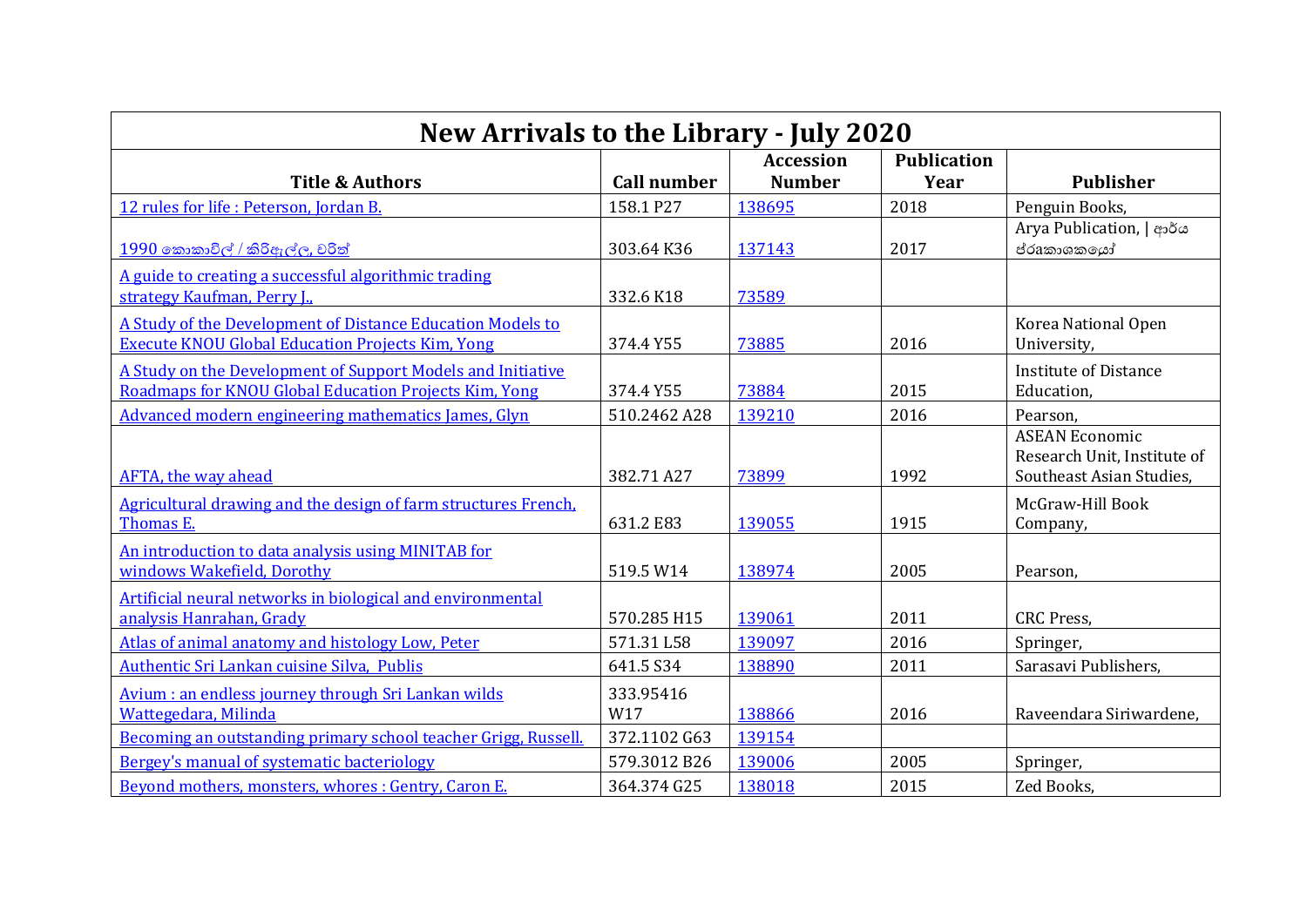| Bridge engineering : Lin, Weiwei,                                                                                        | 624.2 L35        | 139229 | 2017 | Butterworth-Heinemann,           |
|--------------------------------------------------------------------------------------------------------------------------|------------------|--------|------|----------------------------------|
| Calculus : Salas, S.L.                                                                                                   | 515 S14          | 73968  | 1986 | John Wiley and Sons,             |
| Chaos and complexity in psychology : the theory of nonlinear<br>dynamical systems                                        | 150.1943 C31     | 138988 | 2009 | Cambridge University<br>Press,   |
| Clinical pharmacy and hospital drug management Lawson, David<br>H.                                                       | 615.58 L18       | 138998 | 1982 | Medtech,                         |
| Collection of drawings and paintings by L.K. Karunaratne De<br>Silva, Nimal                                              | 751.73 D27       | 138653 | 2018 | The National Trust,              |
| Comparative tort law : Graziano, Thomas Kadner                                                                           | 346.03 G61       | 139089 | 2018 | Routledge,                       |
| Computer architecture : Sharma, Nirmala                                                                                  | 004.22 S31       | 139072 | 2009 | <b>University Science Press,</b> |
| Computing and ICT in the primary school: Beauchamp, Gary,                                                                | 372.13 B21       | 139137 |      |                                  |
| Craig's soil mechanics Knappett, Jonathan                                                                                | 624.15136<br>K51 | 139052 | 2020 | CRC Press,                       |
| Cryptography and security in computing                                                                                   | 005.82 C69       | 139070 | 2012 | Intech,                          |
| Developing the judicial education discourse Oberoi, Geeta                                                                | 347.01 012       | 138373 | 2013 | Thomson Reuters, Legal,          |
| Developing young writers in the classroom : Loane, Gail,                                                                 | 372.623L51       | 139184 |      |                                  |
| Developing young writers in the classroom : Loane, Gail,                                                                 | 372.623L51       | 139185 |      |                                  |
| Disaster communications in a changing media world Haddow.<br>George D.                                                   | 363.348 H12      | 138345 |      |                                  |
| Diversities in education : Mitchell, David R.,                                                                           | 370.115          | 139158 |      |                                  |
| $E-HRM:$                                                                                                                 | 658.3 E36        | 139152 |      |                                  |
| <b>E-Learning in the 21st century : a community of inquiry</b><br>framework for research and practice Garrison, Randy D. | 378.1734 G16     | 139098 | 2017 | Routledge,                       |
| Electric circuits fundamentals Floyd, Thomas L.                                                                          | 621.3192 F45     | 139250 | 2010 | Prentice Hall,                   |
| Electronic communications systems : Tomasi, Wayne                                                                        | 621.382 T55      | 139257 | 2009 | Pearson,                         |
| <b>Embroidered treasures birds: Collinge, Annette</b>                                                                    | 746.44 C54       | 138895 | 2018 | Search Press,                    |
| Engineering: pushing back the boundaries: Kowal, Jan                                                                     | 620.1062         | 73910  | 2013 | The Open University,             |
| <b>Engineering beginnings : Sharp, David</b>                                                                             | 620.1062         | 73906  | 2013 | The Open University,             |
| Engineering by design : Earl, Chris                                                                                      | 620.0042 062     | 73907  | 2013 | The Open University,             |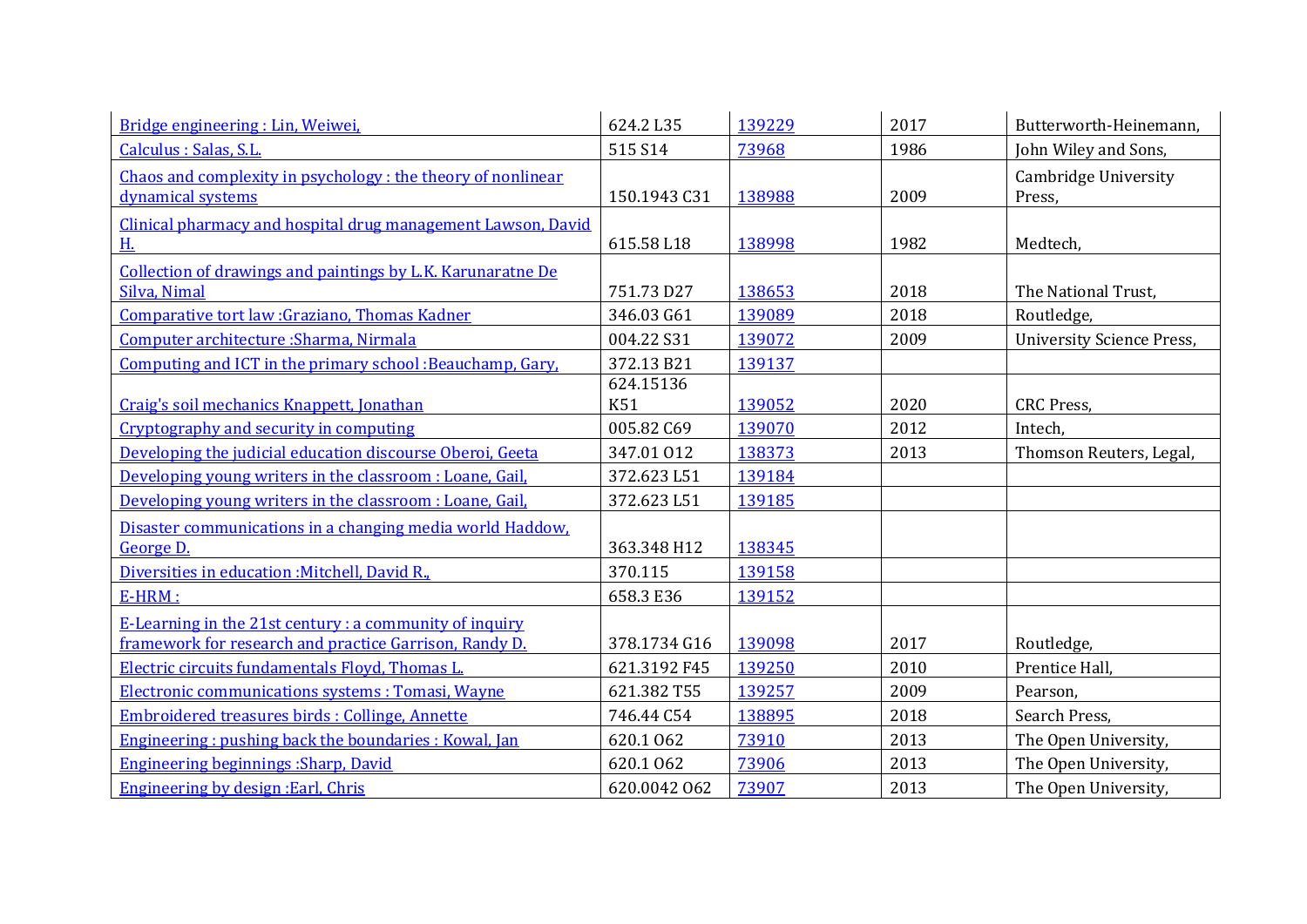| <b>Engineering for products: Endean, Mark</b>                     | 620.1062      | 73909  | 2013 | The Open University,       |
|-------------------------------------------------------------------|---------------|--------|------|----------------------------|
| <b>Engineering to rule: Lewis, Pete</b>                           | 620.1062      | 73908  | 2013 | The Open University,       |
| Evolution of constitutional governance in Sri Lanka Marasinghe.   |               |        |      |                            |
| Lakshman                                                          | 342 M16       | 138869 | 2018 | Vijitha Yapa Publications, |
| <b>Exercises for weather &amp; climate Carbone, Greg</b>          | 551.6 C16     | 138986 | 2016 | Pearson,                   |
| Exports to jobs: Artuç, Erhan,                                    | 339 E96       | 138326 |      |                            |
| Failed revolts in Sri Lanka, 1971 and 1987-1989 : Indradasa,      |               |        |      |                            |
| Godahewa.                                                         | 320.95493 I52 | 74004  | 2012 | Godahewa Indradasa,        |
| Fighting and victimhood in international criminal law Nicholson,  |               |        |      |                            |
| Joanna,                                                           | 345.0238 N31  | 138961 |      |                            |
| Financial institution advantage and the optimization of           | 332.10285     |        |      |                            |
| information processing Keenan, Sean C.,                           | <b>K22</b>    | 73637  | 2015 | Wiley,                     |
| Fish and fishery products: composition, nutritive properties and  |               |        |      |                            |
| stability                                                         | 639.3 F37     | 139045 | 1995 | CAB International,         |
| Foreign direct investment and the Chinese economy : Chen.         |               |        |      |                            |
| Chunlai                                                           | 332.673 C32   | 138150 | 2017 | Edward Elgar,              |
| Gamini ratnavira : brushes with nature Ratnavira, Gamini          | 639.9 R17     | 138665 | 2017 | Textright Inc,             |
| Get started in hindi: Absolute beginner course Snell, Rupert      | 491.43 S52    | 138747 | 2014 | Kerns, Florence,           |
|                                                                   |               |        |      | Association of college and |
| Getting the word out : academic libraries as scholarly publishers | 050.594 G27   | 138624 | 2015 | Research Libraries,        |
| Gods in chains Ghosh, Rhea                                        | 599.0954 G35  | 138900 | 2005 | Foundation books,          |
| Grading and group work: Brookhart, Susan M.                       | 371.395 B65   | 139048 | 2013 | ASCD,                      |
| Great resume : Rich, Jason.                                       | 650.142 R31   | 73898  | 2000 | Learning Express,          |
| Handbook for Mortals : Lynn, Joanne                               | 362.175 L95   | 73550  | 1999 | Oxford University Press,   |
| Handbook of distance education                                    | 374.4 H15     | 139157 |      |                            |
| Handbook of endangered marine life Santhanam, Ramasamy            | 578.77 S15    | 138906 | 2017 | Viva Books,                |
| Handbook on measurement, assessment, and evaluation in            |               |        |      |                            |
| higher education                                                  | 378.166 H15   | 139189 |      |                            |
| Instant advantage.com Kirch off, Steve.                           | 658.054678    | 73887  | 2000 | Prentice Hall PTR,         |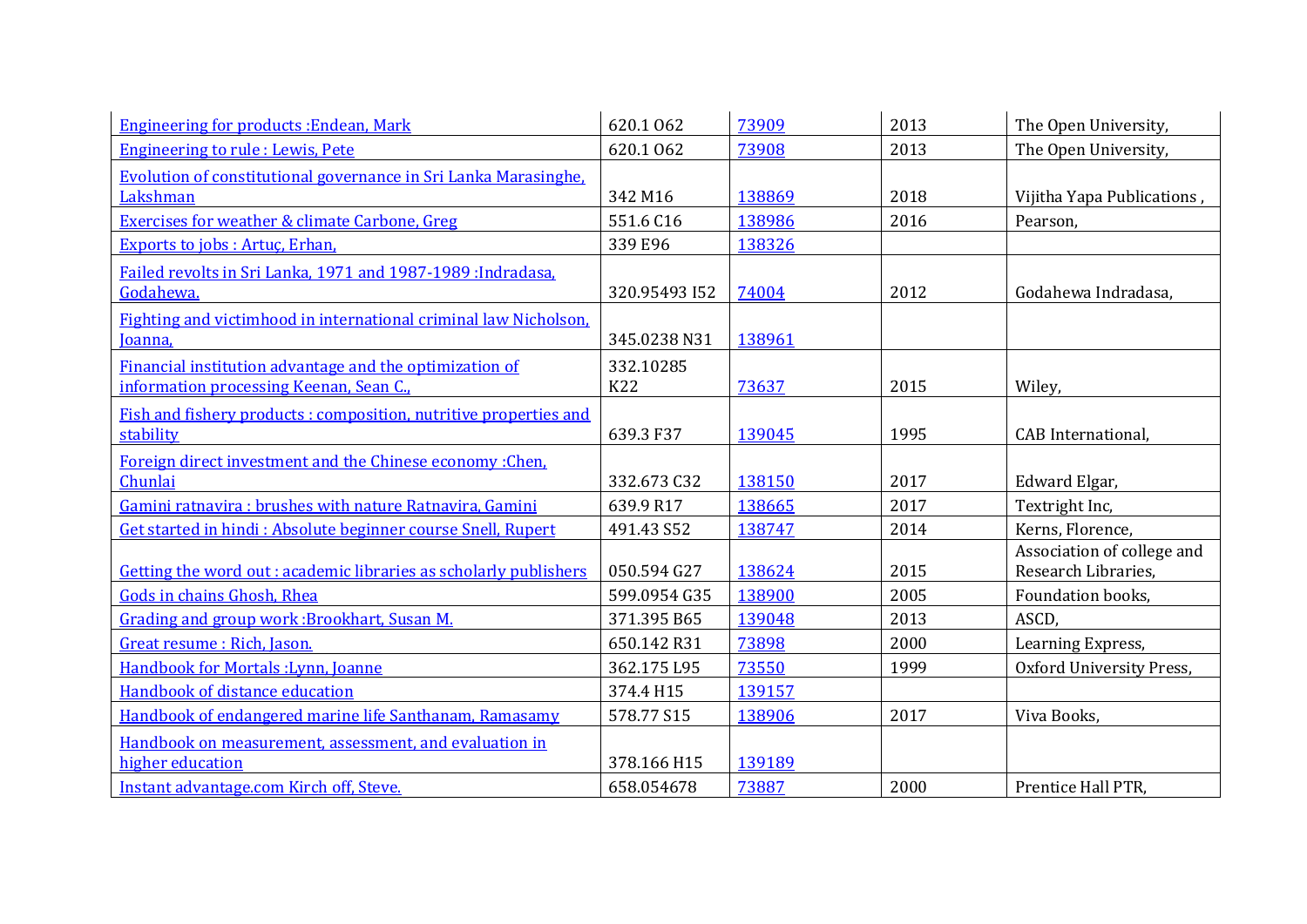|                                                                   | K36           |        |      |                           |
|-------------------------------------------------------------------|---------------|--------|------|---------------------------|
| Internal control/anti-fraud program for the small business        |               |        |      |                           |
| : Dawson, Steve,                                                  | 658.473 D18   | 73622  |      |                           |
| International and comparative education :                         | 370.116 I57   | 139144 |      |                           |
| Investigating emotional, sensory and social learning in early     |               |        |      |                           |
| vears practice Cousins, Sarah B.                                  | 372.21 C58    | 139134 |      |                           |
|                                                                   |               |        |      | Godage International      |
| Janaprabha:                                                       | 954.93 J51    | 138683 | 2011 | Publishers,               |
|                                                                   | 510.24372     |        |      |                           |
| Mathematical knowledge for primary teachers Davis, Andrew,        | D18           | 139187 |      |                           |
| Matrices Gupta, R.                                                | 512.9434 G86  | 139240 |      | Firewall Media,           |
| Media control: the spectacular achievements of                    |               |        |      |                           |
| propaganda Chomsky, Noam                                          | 302.23 C35    | 137426 | 2002 | Seven Stories Press.      |
| Muslims their religious beliefs and practices Rippin, Andrew      | 297 R36       | 138749 | 2001 | Routledge,                |
| One a gathering of unities Ranawaka, Patali Champika              | 778.3 R15     | 138902 | 2015 | Vidya Amarapala,          |
| Organizational change for corporate sustainability Benn,          |               |        |      |                           |
| Suzanne,                                                          | 658.406 B25   | 139151 |      |                           |
| Our father: reflections on the lord's prayer Francis, Pope        | 226.96 F61    | 138746 | 2017 | Rider,                    |
| Political parties in Sri Lanka : change and continuity            | 324.2 P54     | 138335 | 2018 | Oxford University Press,  |
| Poor economics: rethinking poverty & the ways to end              | 339.4691734   |        |      |                           |
| it Banerjee, Abhijit V.                                           | <b>B15</b>    | 138694 | 2011 | Penguin Books,            |
| Practice and procedure of the international criminal tribunal for |               |        |      |                           |
| the former Yugoslavia with selected materials from the            |               |        |      |                           |
| international criminal tribunal for Rwanda Ackerman, John E.      | 345.01 A14    | 138338 | 2000 | Kluwer Law International, |
| Principles of microbiology Atlas, Ronald M.,                      | 616.101 A74   | 139239 | 1997 | Wm. C. Brown Publishers,  |
| Principles of structural design                                   | 624.1771 P63  | 139057 | 2006 | <b>CRC</b> Press,         |
| Probability and statistics for engineers and scientists Walpole,  |               |        |      |                           |
| Ronald E.                                                         | 519.02462 P65 | 139216 | 2014 | Pearson,                  |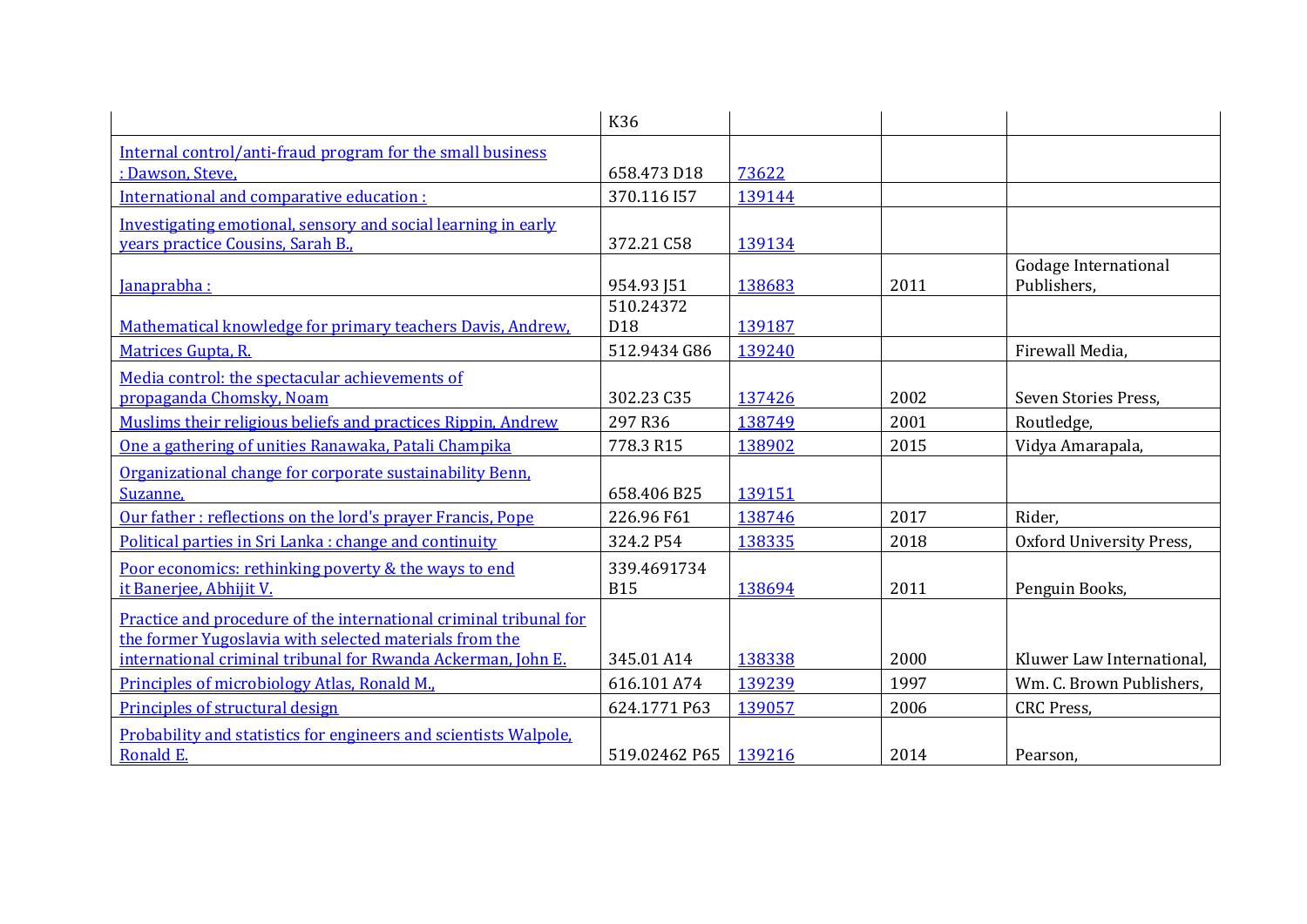|                                                                     |               |        |      | Faculty of                      |
|---------------------------------------------------------------------|---------------|--------|------|---------------------------------|
|                                                                     |               |        |      | Agriculture, Rajarata           |
| Proceedings of the 10th annual research symposium 2018:             | 630.72 P65    | 73478  | 2018 | University of Sri Lanka         |
|                                                                     |               |        |      | Faculty of                      |
|                                                                     |               |        |      | Agriculture, Rajarata           |
| Proceedings of the 9th th annual research symposium 2017:           | 630.72 P65    | 73475  | 2017 | University of Sri Lanka         |
| Regulating financial derivatives : Balmer, Alexandra G.             | 346.092 B14   | 138151 | 2018 | Edward Elgar,                   |
| Rehabilitation of Irrigation Systems in Sri Lanka: A Literature     |               |        |      | <b>International Irrigation</b> |
| review Abeysekera, W.A.T.                                           | 627.52 A12    | 73946  | 1993 | Management Institute,           |
|                                                                     | 624.15132     |        |      | Kluwer Academic                 |
| Rock mechanics : Brady, B. H. G.                                    | <b>B61</b>    | 139231 | 2004 | Publishers,                     |
|                                                                     |               |        |      | University of california        |
| Rule of experts : Mitchell, Timothy                                 | 330.122 M37   | 139095 | 2002 | Press,                          |
|                                                                     | 294.382322    |        |      |                                 |
| Selected stories from The Dhammapada Samaranayake, K.               | <b>S15</b>    | 139092 | 2019 | K.Samaranayake,                 |
|                                                                     |               |        |      | Sarvodaya Vishva Lekha          |
| Sex Workers of Sri Lanka Ratnapala, Nandasena                       | 363.44 R17    | 73502  | 1999 | Publishers,                     |
| Sri Lanka's Easter Tragedy: When the Deep State gets out of its     |               |        |      |                                 |
| DepthHoole, Rajan                                                   | 355.0218 H55  | 73971  | 2019 | Ravaya,                         |
| Stabilization and Adjustment Policies and Programmes : Fanelli,     |               |        |      |                                 |
| <b>Jose Maria</b>                                                   | 330.982 F15   | 73867  |      | WIDER.                          |
| <b>Stabilization and Adjustment policies and Programmes: Gibson</b> | 330.97285     |        |      |                                 |
| <b>Bill</b>                                                         | G31           | 73862  |      | WIDER,                          |
| Stabilization and Adjustment Policies and programmes : Lustig,      |               |        |      |                                 |
| <b>Nora</b>                                                         | 330.972 L87   | 73864  |      | WIDER,                          |
|                                                                     |               |        |      |                                 |
| <b>Stabilization and Adjustment Policies and Programmes</b>         |               |        |      |                                 |
| : Ocampo, Jose Antonio                                              | 330.9861 011  | 73863  |      | WIDER,                          |
| <b>Stabilization and Adjustment Policies and</b>                    |               |        |      |                                 |
| Programmes Javawardena, Lal                                         | 330.95493 [19 | 73869  |      | <b>WIDER Publications,</b>      |
| <b>Stabilization and Adjustment Policies Programmes: Arellano.</b>  |               |        |      |                                 |
| <b>Jose Pablo</b>                                                   | 330.983 A62   | 73865  |      | WIDER,                          |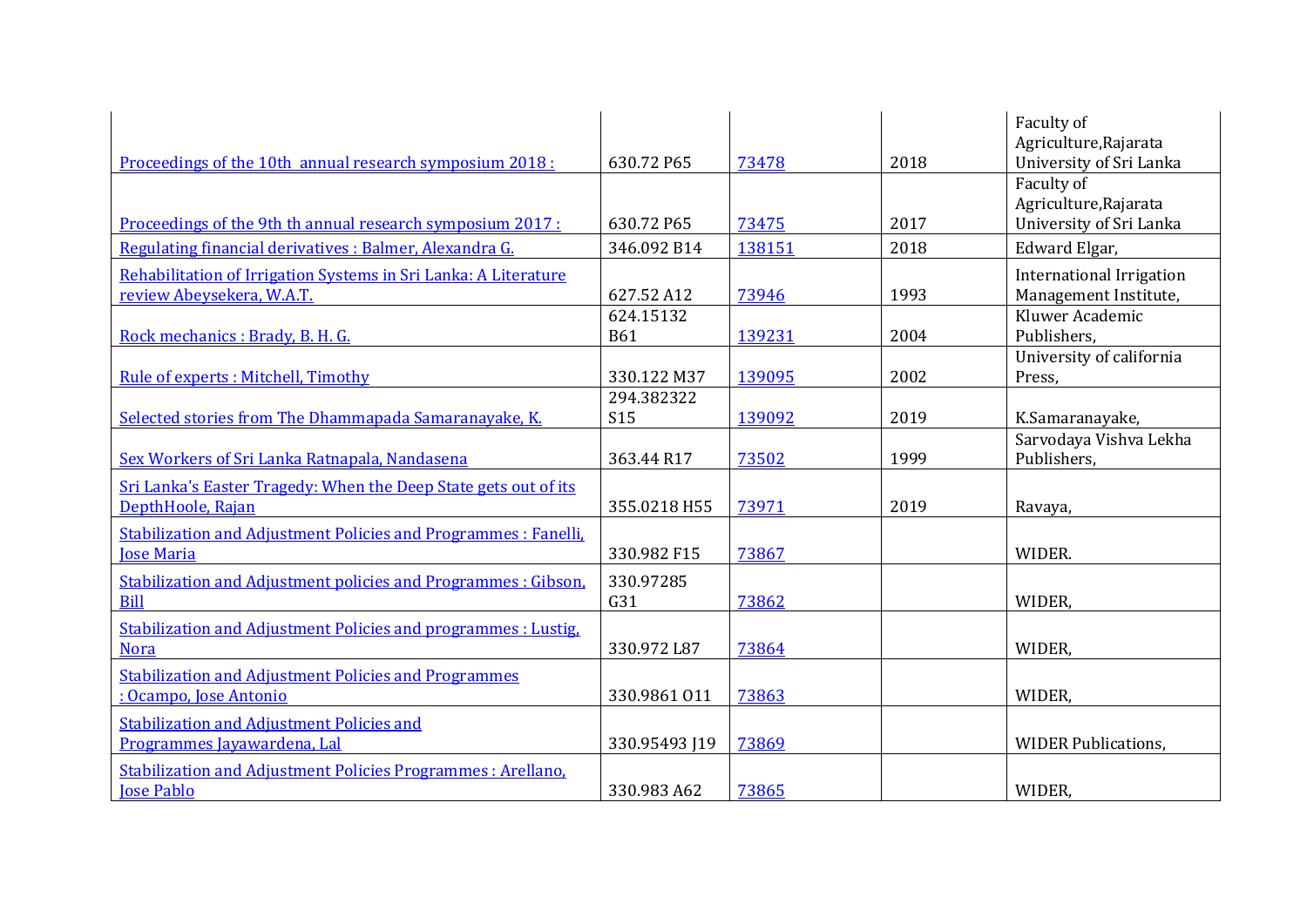| <b>Stabilization and Adjustment Policies Programmes: Carneiro,</b> |               |        |      |                                                    |
|--------------------------------------------------------------------|---------------|--------|------|----------------------------------------------------|
| Dionisio                                                           | 330.981 C16   | 73866  |      | <b>WIDER Publication.</b>                          |
|                                                                    |               |        |      | <b>Stanley Abeyesinghe</b>                         |
| <b>Stanley Abeysinghe Dharmasisi, Albert</b>                       | 759 A12       | 138655 | 2013 | Family,                                            |
| Strategies to Address Alcohol Problems Samarasinghe, Diyanath      | 362.292 S15   | 70863  | 2005 | FORUT,                                             |
| Stride ahead: To reading fluency and comprehension Cowling,        |               |        |      |                                                    |
| <b>Keda</b>                                                        | 428 C58       | 138989 | 2001 | Keda Publications,                                 |
| Team genius : Karlgaard, Richard,                                  | 658.1 K16     | 73476  |      |                                                    |
| Telling it like it is : Abayasekara, Anne,                         | 305.42 A11    | 73575  |      |                                                    |
| Testing spoken language : Underhill, Nic.                          | 418.0071 U52  | 73876  | 1987 | Cambridge University<br>Press,                     |
|                                                                    |               |        |      | <b>University of Minnesota</b>                     |
| The Anti-politics machine: Ferguson, James                         | 330.9 F26     | 138334 | 1994 | Press,                                             |
| The classroom and the language learner : Lier, Leo Van             | 401.9 L32     | 73850  | 1988 | Longman,                                           |
| The commons, plant breeding and agricultural research :            | 333.95316 C55 | 138180 | 2018 | Routledge,                                         |
| The deciding factor: the power of analytics to make every          |               |        |      |                                                    |
| decision a winner Rosenberger, Larry,                              | 658.403 R57   | 73549  | 2009 | Jossey-Bass,                                       |
| The development of coping. Skinner, Ellen A.                       | 155.4 S43     | 138194 | 2016 | Springer Berlin<br>Heidelberg,                     |
| The Effect of better street lighting on crime and Fear : A         |               |        |      |                                                    |
| review Ramsay, Malcolm                                             | 364.4 R15     | 73436  | 1991 | Crime prevention,                                  |
| The Flower ornament scripture                                      | 294.385 F45   | 138336 | 1993 | Shambhala,                                         |
| The handbook of art and design librarianship                       | 026 H15       | 137780 |      |                                                    |
| The island story: a short history of Sri Lanka De Silva, K.M.      | 954.93 D27    | 138669 | 2017 | <b>International Centre for</b><br>Ethnic Studies, |
| The quilter's appliqué workshop: Kosbab, Kevin.                    | 746.46 K57    | 138894 |      |                                                    |
| The revolution was televised: Sepinwall, Alan                      | 791.4575 S26  | 138020 | 2012 | Touchstone,                                        |
| The story of the Sinhalese: Vijaya to Maha Sena (B.C.543 to        |               |        |      |                                                    |
| A.D.302)Senaveratna, John M.                                       | 954.9301 S25  | 138910 | 2015 | Sumitha Publishers,                                |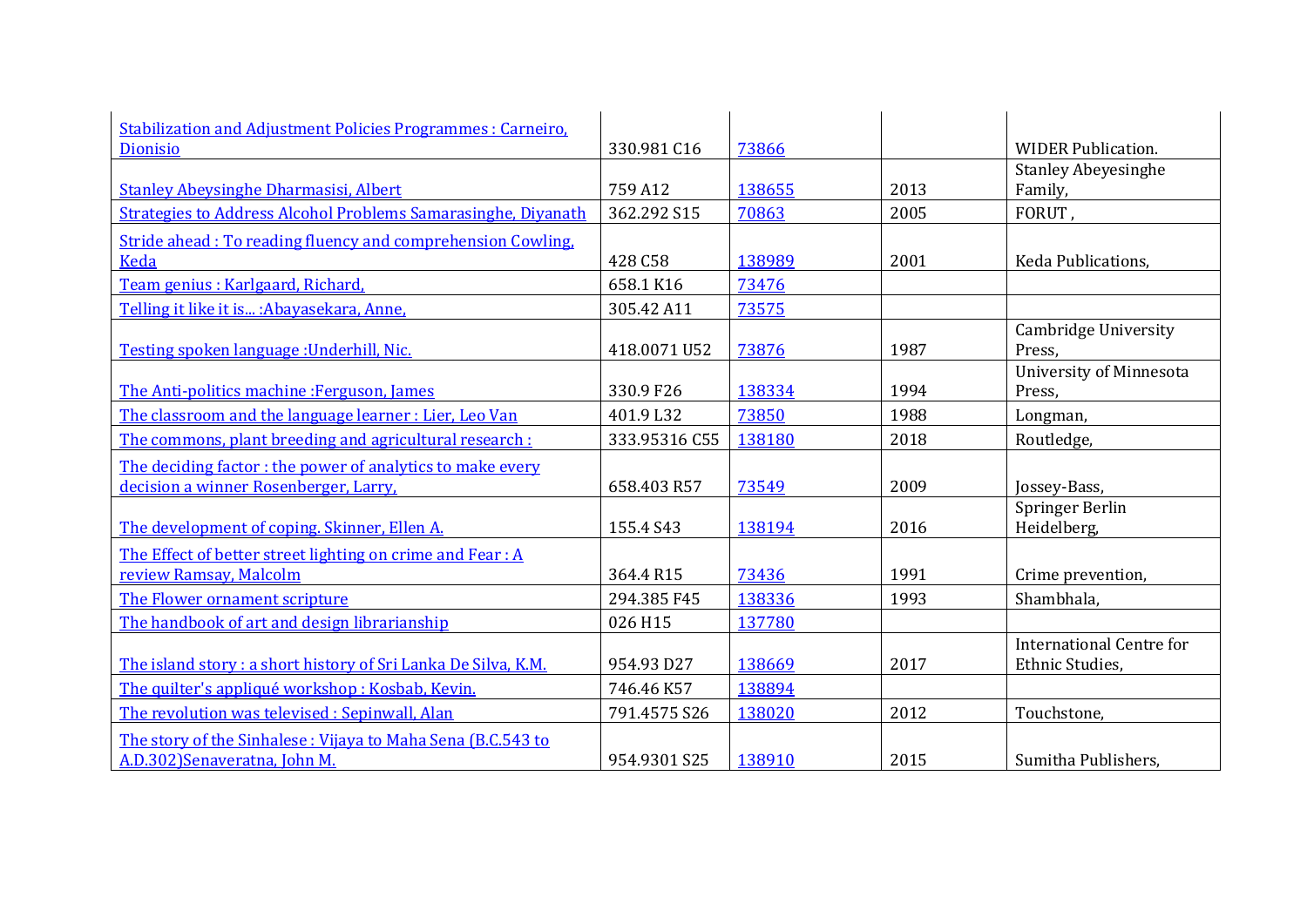| The suriani kitchen: recipes and recollections from the syrian  |                 |        |      |                                         |
|-----------------------------------------------------------------|-----------------|--------|------|-----------------------------------------|
| christians of kerala Georgr, Lathika                            | 641.595 G25     | 138892 | 2009 | Penguin Books:                          |
| The world bank and the globalization of housing finance: Clegg, |                 |        |      |                                         |
| Liam                                                            | 332.7 C42       | 138152 | 2017 | Edward Elgar,                           |
| Trauma Bond, Lucy                                               | 616.8521 B55    | 139054 | 2020 | Routledge,                              |
| Two years eight months and twenty eight nights Rushdie, Salman  | 823.92 R87      | 138754 | 2016 | Vintage,                                |
| Understanding behaviour in early years settings :Mortimer.      |                 |        |      |                                         |
| Hannah.                                                         | 371.1024 M56    | 139148 |      |                                         |
| Using feedback to improve learning Ruiz-Primo, Maria Araceli,   | 371.33 R83      | 139128 |      |                                         |
|                                                                 | 391.009598      |        |      | The Kemala Bhayangkari                  |
| Variety of Indonesian Traditional Costumes :                    | V <sub>16</sub> | 74002  | 2019 | Foundation,                             |
| Water is for all: Public interventions for social justice and   |                 |        |      | Ecumenical Institute for                |
| stability in Sri Lanka de Chickera, Duleep                      | 303.372 D21     | 138670 | 2019 | Study and Dialogue,                     |
| What color is your parachute? 2007 : Bolles, Richard Nelson,    | 650.14 B54      | 73900  | 2007 | Ten speed press,                        |
|                                                                 | 808.06665       |        |      |                                         |
| Writing for business and industry: Harty, Kevin I.              | H <sub>16</sub> | 73896  | 1987 | Macmillan,                              |
| අනාගතය දිනන දරුවා : බුද්ධිය පෞරුෂත්වය සමග සාරධර්ම එකතු වු       |                 |        |      | සමුද්රW පොත් ප්ර්කාශකු <mark>ලයා</mark> |
| නිර්මාණය /විජයවර්ධන, පී.එම්.                                    | 649.1 W34       | 74006  | 2019 | Samudrabook publisher,                  |
|                                                                 |                 |        |      | Krishanthi Deepashika,                  |
| ගර්හනී සමය හා මාතෘත්වය :දීපශිකා, ක්රි.ශාන්ති                    | 618.2 D22       | 139093 | 2019 | ක්රිhශාන්දීසශිකා,                       |
|                                                                 |                 |        |      | Sanskruthika katauthu                   |
|                                                                 |                 |        |      | departhamenthuva,                       |
|                                                                 | 384.54 S15      | 138687 | 2017 | සංස්කෘතික නටයුතු<br>දෙපාර්තුමේන්තුව,    |
| ගුවන්විදුලි සමීක්ෂා : මංගල කලාපය                                |                 |        |      | Sooriya Publishers,   සුරිය             |
| <u>නැවුම් පස = Virgin Soil /තුර්ගිනිෆ්, ඉවාන්</u>               | 891.73 T86      | 138821 | 2018 | ප්රැකාශකයෝ                              |
|                                                                 | 954.035092      |        |      | Sarasavi Publishers,                    |
| <u>නොදුටු ගාන්ධි : ගුණසේකර, සමන් පුෂ්පා</u>                     | G85             | 137257 | 2018 | සරසවි ප්ර $P$ කාශකලයා්                  |
|                                                                 |                 |        |      | ජනාධිපති ලේකම් කාර්යාලය,                |
|                                                                 |                 |        |      | President's secretary's                 |
| භෞලොන්නරුව:                                                     | 954.93 P54      | 73917  | 2019 | office,                                 |